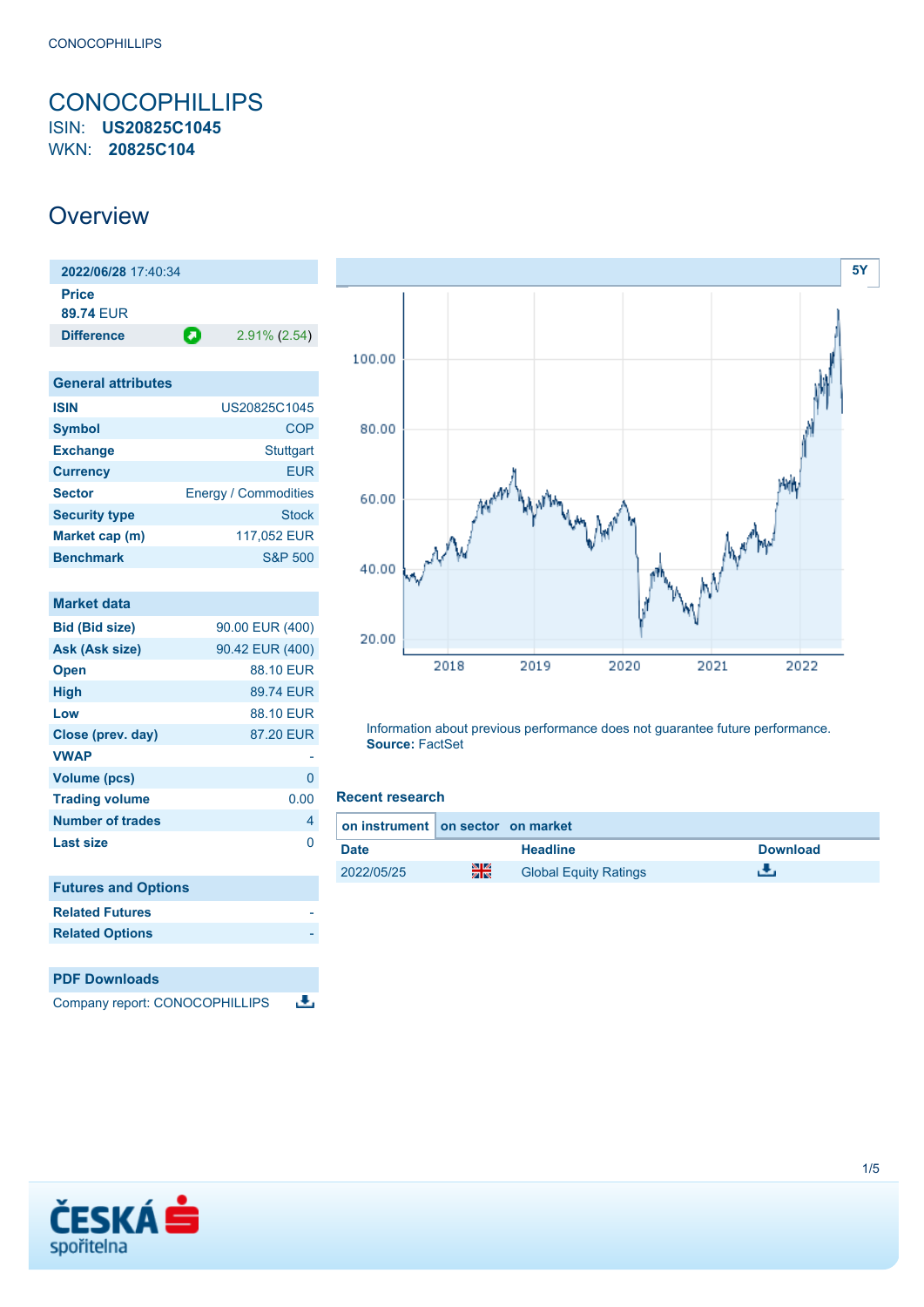# **Details**

**2022/06/28** 17:40:34

**Price**

**89.74** EUR

**Difference 2.91% (2.54)** 

| <b>General attributes</b> |                             |
|---------------------------|-----------------------------|
| <b>ISIN</b>               | US20825C1045                |
| <b>Symbol</b>             | COP                         |
| <b>Exchange</b>           | <b>Stuttgart</b>            |
| <b>Currency</b>           | EUR                         |
| <b>Sector</b>             | <b>Energy / Commodities</b> |
| <b>Security type</b>      | Stock                       |
| Market cap (m)            | 117,052 EUR                 |
| <b>Benchmark</b>          | <b>S&amp;P 500</b>          |

### **Market data**

| <b>Bid (Bid size)</b>   | 90.00 EUR (400) |
|-------------------------|-----------------|
| Ask (Ask size)          | 90.42 EUR (400) |
| <b>Open</b>             | 88.10 EUR       |
| <b>High</b>             | 89.74 FUR       |
| Low                     | 88.10 EUR       |
| Close (prev. day)       | 87.20 EUR       |
| <b>VWAP</b>             |                 |
| <b>Volume (pcs)</b>     | O               |
| <b>Trading volume</b>   | 0.00            |
| <b>Number of trades</b> | 4               |
| <b>Last size</b>        | n               |

| <b>Performance and Risk</b> |                |          |           |  |
|-----------------------------|----------------|----------|-----------|--|
|                             | 6 <sub>m</sub> | 1Y       | <b>3Y</b> |  |
| <b>Perf</b> (%)             | $+38.70%$      | +79.62%  | $+67.27%$ |  |
| Perf (abs.)                 | $+25.04$       | $+39.78$ | $+36.09$  |  |
| <b>Beta</b>                 | 0.61           | 0.75     | 1.28      |  |
| <b>Volatility</b>           | 47.00          | 41.85    | 50.57     |  |



Information about previous performance does not guarantee future performance. **Source:** FactSet

| <b>Price data</b>                                 |                         |
|---------------------------------------------------|-------------------------|
| Ø price 5 days   Ø volume 5 days (pcs.)           | 87.60 EUR (161)         |
| Ø price 30 days   Ø volume 30 days (pcs.)         | 101.37 EUR (147)        |
| Ø price 100 days   Ø volume 100 days (pcs.)       | 93.04 EUR (175)         |
| Ø price 250 days $\vert$ Ø volume 250 days (pcs.) | 72.88 EUR (163)         |
| <b>YTD High   date</b>                            | 115.56 EUR (2022/06/08) |
| <b>YTD Low   date</b>                             | 63.18 EUR (2022/01/03)  |
| 52 Weeks High   date                              | 115.56 EUR (2022/06/08) |
| 52 Weeks Low   date                               | 44.11 EUR (2021/08/19)  |

## **All listings for CONOCOPHILLIPS**

| Exchange $\bigoplus$      | <b>Date</b>    | <b>Time Price</b> |                               | <b>Trading volume</b><br>(mio.) | <b>Number of</b><br>trades |
|---------------------------|----------------|-------------------|-------------------------------|---------------------------------|----------------------------|
| Xetra                     | 2022/06/<br>28 |                   | 17:35 90.26 EUR 0.28          |                                 | 57                         |
| Vienna Stock<br>Exchange  | 2022/06/<br>28 |                   | 17:32 90.26 EUR 0.02          |                                 | 4                          |
| Tradegate                 | 2022/06/<br>28 |                   | 22:26 90.46 EUR 0.38          |                                 | 62                         |
| <b>Stuttgart</b>          | 2022/06/<br>28 |                   | 17:40 89.74 EUR 0.00          |                                 | 4                          |
| <b>SIX Swiss Exchange</b> |                |                   | 2019/06/ 17:35 59.20 CHF 0.00 |                                 | 1                          |

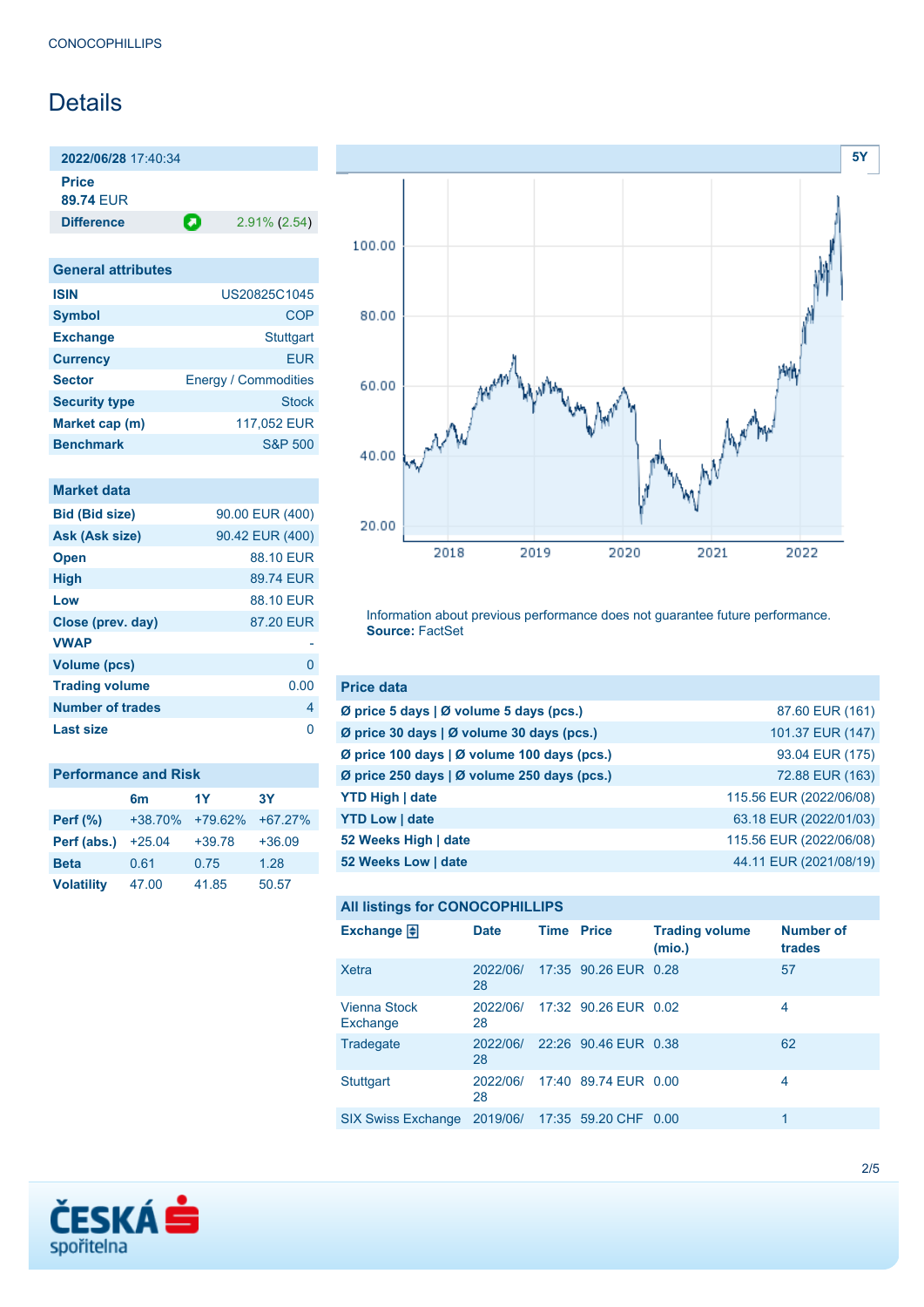|                          | 20             |                               |         |
|--------------------------|----------------|-------------------------------|---------|
| <b>NYSE</b>              | 2022/06/<br>28 | 22:00 95.22 USD 847.79        | 122,708 |
| <b>Munich</b>            | 2022/06/<br>28 | 08:00 88.09 EUR 0.00          | 1       |
| London Stock<br>Exchange | 17             | 2022/06/ 17:18 94.75 USD 0.16 | 3       |
| Hanover                  | 2022/06/<br>28 | 08:00 88.11 EUR 0.00          | 1       |
| Hamburg                  | 2022/06/<br>28 | 08:00 88.11 EUR 0.00          | 1       |
| <b>Frankfurt</b>         | 2022/06/<br>28 | 08:01 88.08 EUR 0.00          | 1       |
| <b>Duesseldorf</b>       | 2022/06/<br>28 | 19:30 89.50 EUR 0.00          | 12      |
| <b>Berlin</b>            | 2022/06/<br>28 | 08:08 88.08 EUR 0.00          | 1       |

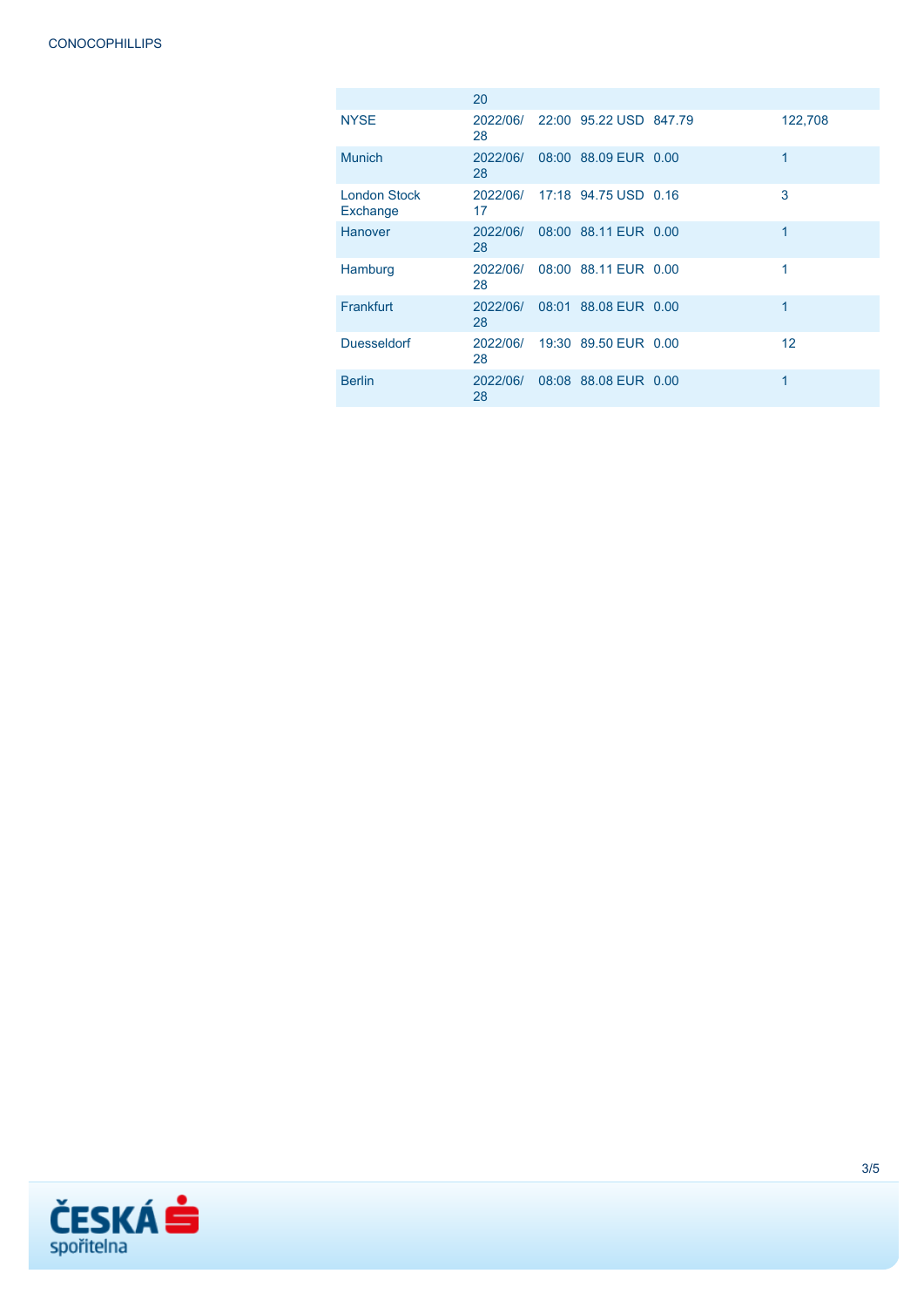# Company profile

#### **Company Logo**



## **Contact Details CONOCOPHILLIPS**

- - 925 North Eldridge Parkway - 77079 Houston

Telefon: 1-281-293-1000

Fax: -

[E-mail:](mailto:boardcommunication@conocophillips.com)

[boardcommunication@conocophillips.com](mailto:boardcommunication@conocophillips.com)

#### **PDF Downloads**

Company report: CONOCOPHILLIPS

a,

#### **Company Profile**

ConocoPhillips engages in the exploration, production, transportation and marketing of crude oil, bitumen, natural gas, natural gas liquids, and liquefied natural gas on a worldwide basis. It operates through the following geographical segments: Alaska, Lower 48, Canada, Europe, Middle East and North Africa, Asia Pacific, and Other International. The Alaska segment primarily explores for, produces, transports, and markets crude oil, natural gas, and natural gas liquids. The Lower 48 segment consists of operations in the U.S. and the Gulf of Mexico. The Canada segment consists of oil sands development in the Athabasca Region of northeastern Alberta and a liquids-rich unconventional play in western Canada. The Europe, Middle East and North Africa segment consists of operations and exploration activities in Norway, the United Kingdom and Libya. The Asia Pacific segment has explorations and product operations in China, Indonesia, Malaysia, and Australia. The Other International segment handles exploration activities in Columbia and Argentina. The company was founded in 1875 and is headquartered in Houston, TX.

#### **Members of Management Board**

| <b>Jody Freeman</b>                  | Member of Board of<br><b>Directors</b>      |
|--------------------------------------|---------------------------------------------|
| <b>Arjun Murti</b>                   | Member of Board of<br><b>Directors</b>      |
| <b>Caroline Devine</b>               | Member of Board of<br><b>Directors</b>      |
| <b>David Seaton</b>                  | Member of Board of<br><b>Directors</b>      |
| <b>Fric Mullins</b>                  | Member of Board of<br><b>Directors</b>      |
| <b>Gay Evans</b>                     | Member of Board of<br><b>Directors</b>      |
| <b>Jeffrey Joerres</b>               | Member of Board of<br><b>Directors</b>      |
| <b>Robert Niblock</b>                | Member of Board of<br><b>Directors</b>      |
| <b>Robert Walker</b>                 | Member of Board of<br><b>Directors</b>      |
| Sharmila Shahani-<br><b>Mulligan</b> | Member of Board of<br><b>Directors</b>      |
| <b>Timothy Leach</b>                 | Member of Board of<br><b>Directors</b>      |
| <b>William McRaven</b>               | Member of Board of<br><b>Directors</b>      |
| Ryan M. Lance                        | <b>Chairman of Managing</b><br><b>Board</b> |
| <b>Andrew Lundquist</b>              | <b>Member of Executive</b><br>Committee     |
| Dominic E.<br><b>Macklon</b>         | <b>Member of Executive</b><br>Committee     |
| <b>Heather</b><br>Sirdashney         | <b>Member of Executive</b><br>Committee     |
| <b>Jack Harper</b>                   | <b>Member of Executive</b><br>Committee     |
| <b>Kelly Rose</b>                    | <b>Member of Executive</b><br>Committee     |